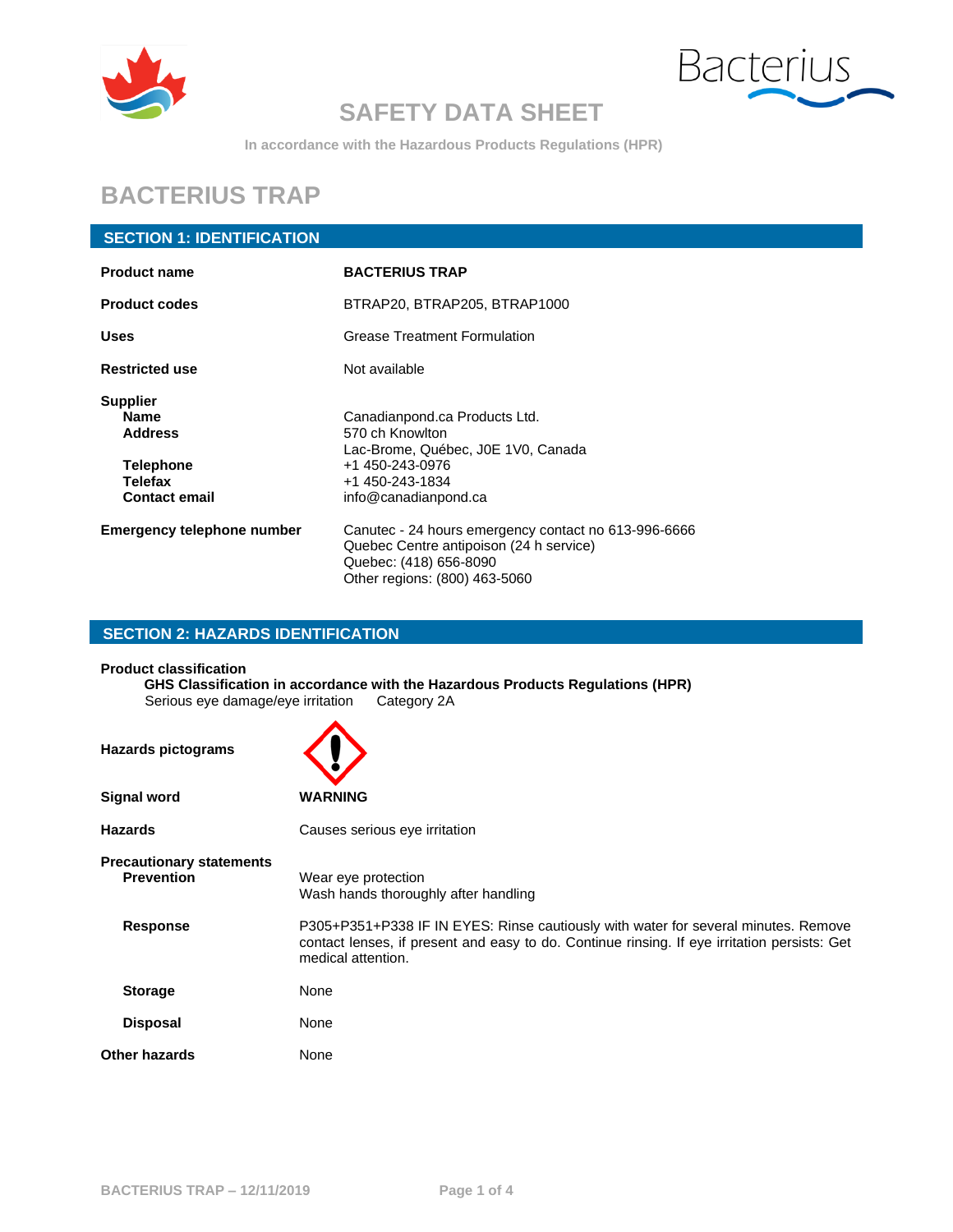



**In accordance with the Hazardous Products Regulations (HPR)**

### **SECTION 3: COMPOSITION/INFORMATION ON INGREDIENTS**

| Ingredient                    | <b>CAS number</b> | $(\%)$ (w/w) |
|-------------------------------|-------------------|--------------|
| Alcohols, C12-16, ethoxylated | 68551-12-2        | 1 - 3        |

### **SECTION 4: FIRST AID MEASURES**

**Inhalation**: Move to fresh air. Get medical attention if you feel unwell.

**Skin contact**: Wash thoroughly with soap and water. In case of skin irritation: Get medical attention

**Eye contact**: Rinse cautiously with water for several minutes. Remove contact lenses, if present and easy to do. Continue rinsing. If eye irritation persists: Get medical attention.

**Ingestion**: Rinse mouth. Call a POISON CENTER or a doctor if you feel unwell.

**Most important symptoms and effects**

**Symptoms**: No data available

**Effects:** No data available

**Indication of any immediate medical attention and special treatment needed:** Treat according to symptoms.

### **SECTION 5: FIREFIGHTING MEASURES**

**Suitable extinguishing media**: This product is not combustible. In case of fire, use extinguishing media appropriate to surrounding fire conditions.

**Unsuitable extinguishing media**: No data available

**Special hazards arising from the product:** No data available

**Hazardous combustion products:** No hazardous decomposition products known.

**Advice for firefighters:** Wear appropriate apparatus of breathing and protective clothing

#### **SECTION 6: ACCIDENTAL RELEASE MEASURES**

**Personal precautions, protective equipment and emergency procedures:** Wear appropriate personal protective equipment for cleaning (gloves and safety glasses).

**Methods and material for containment and cleaning up:** Clean contaminated sites immediately. Avoid release into the environment.

### **SECTION 7: HANDLING AND STORAGE**

**Precautions for safe handling:** Avoid contact with eyes. Wear appropriate personal protective equipment. Wash hands thoroughly after handling.

**Conditions for safe storage:** Store in a cool place.

**Incompatibilities:** Keep away from incompatible materials described in Section 10.

#### **SECTION 8: EXPOSURE CONTROLS/PERSONAL PROTECTION**

**Control parameters**

Occupational exposure limit values: Not applicable **Appropriate engineering controls:** Not applicable **Personal protection measures**

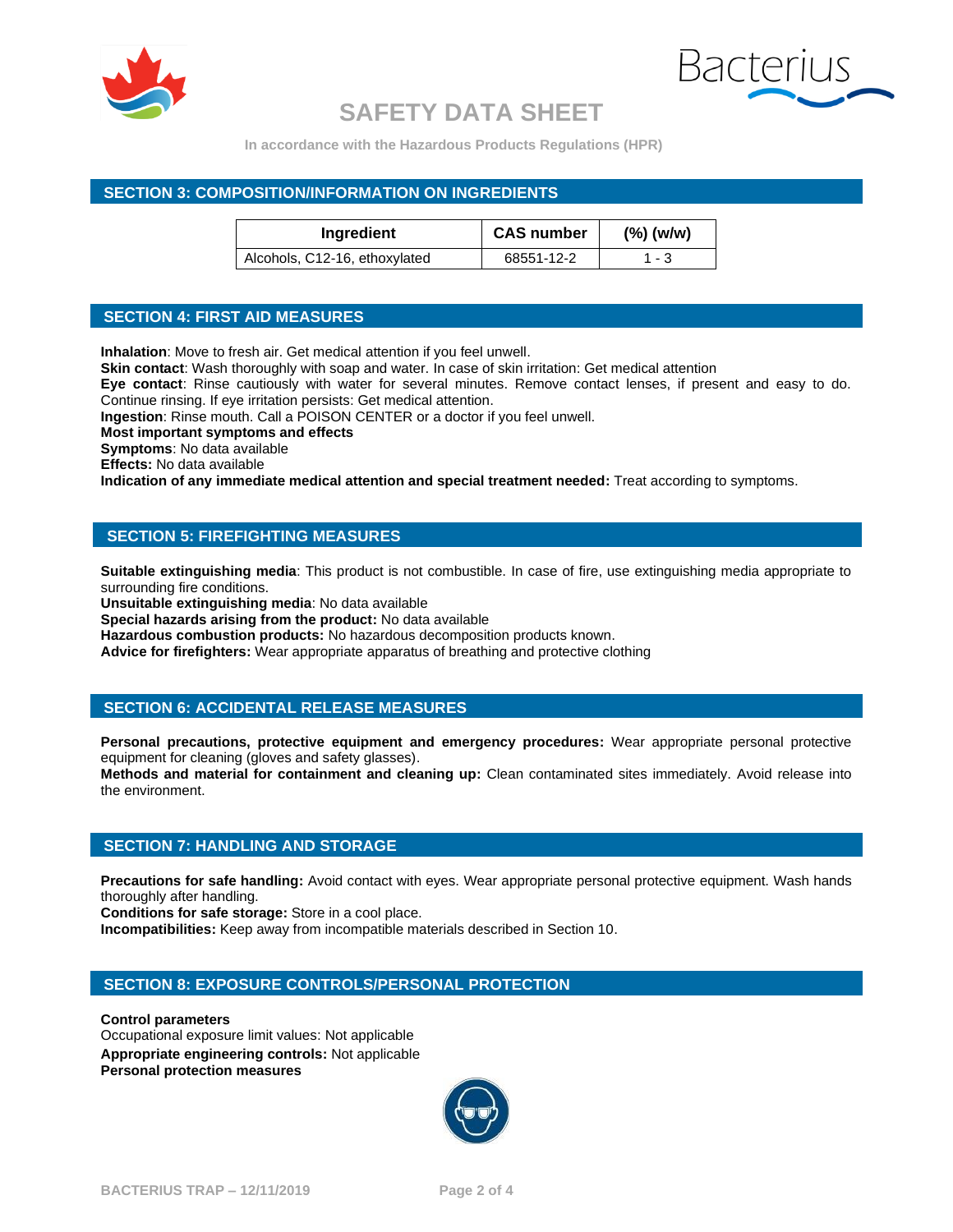



**In accordance with the Hazardous Products Regulations (HPR)**

**Respiratory protection**: Respiratory protection is not required in general. **Skin:** No hand protection is required in general. Wash hands thoroughly after handling. **Eye:** Wear safety eyewear.

### **SECTION 9: PHYSICAL AND CHEMICAL PROPERTIES**

**Appearance:** Blue liquid **Odour:** Camphor **Odor threshold:** Not applicable **pH:** 7.1 - 7.7 **Melting / Freezing point:** No data available **Boiling point:** No data available **Flash point:** No data available **Evaporation rate:** No data available **Flammability:** Not applicable **Lower limit of flammability or explosive:** Not applicable **Upper limit of flammability or explosive:** Not applicable **Vapour pressure:** No data available **Vapour density:** No data available **Relative density:** 1.00 - 1.01 **Water solubility:** Easily soluble in water **Log Kow:** No data available **Auto-inflammability temperature:** No data available **Decomposition temperature:** No data available **Cinematic viscosity:** < 10 cSt

### **SECTION 10: STABILITY AND REACTIVITY**

**Reactivity:** Unknown **Chemical stability:** Stable under normal conditions of use and storage. **Possibility of hazardous reactions:** None under normal processing. **Conditions to avoid:** Avoid heat and the direct sunlight to preserve the quality of the product. **Incompatible materials**: Not applicable **Hazardous decomposition products:** No hazardous decomposition products known.

### **SECTION 11: TOXICOLOGICAL INFORMATION**

**Possible routes of exposure:** Ingestion - Contact with skin and eyes. **Acute toxicity:** Not classified (the classification criteria are not met).

LD50 > 5000 mg/Kg (oral/rat) (calculated)

LD50 > 5000 mg/Kg (dermal/rat) (calculated)

Skin corrosion/irritation: Not classified (the classification criteria are not met). **Serious eye damage/eye irritation:** Causes serious eye irritation. **Respiratory or skin sensitization:** Not classified (the classification criteria are not met). **Specific target organ systemic toxicity:** Not classified (the classification criteria are not met). **Carcinogenicity:** Not classified (the classification criteria are not met). **Toxicity for reproduction:** Not classified (the classification criteria are not met).

**Germ cell mutagenicity:** Not classified (the classification criteria are not met).